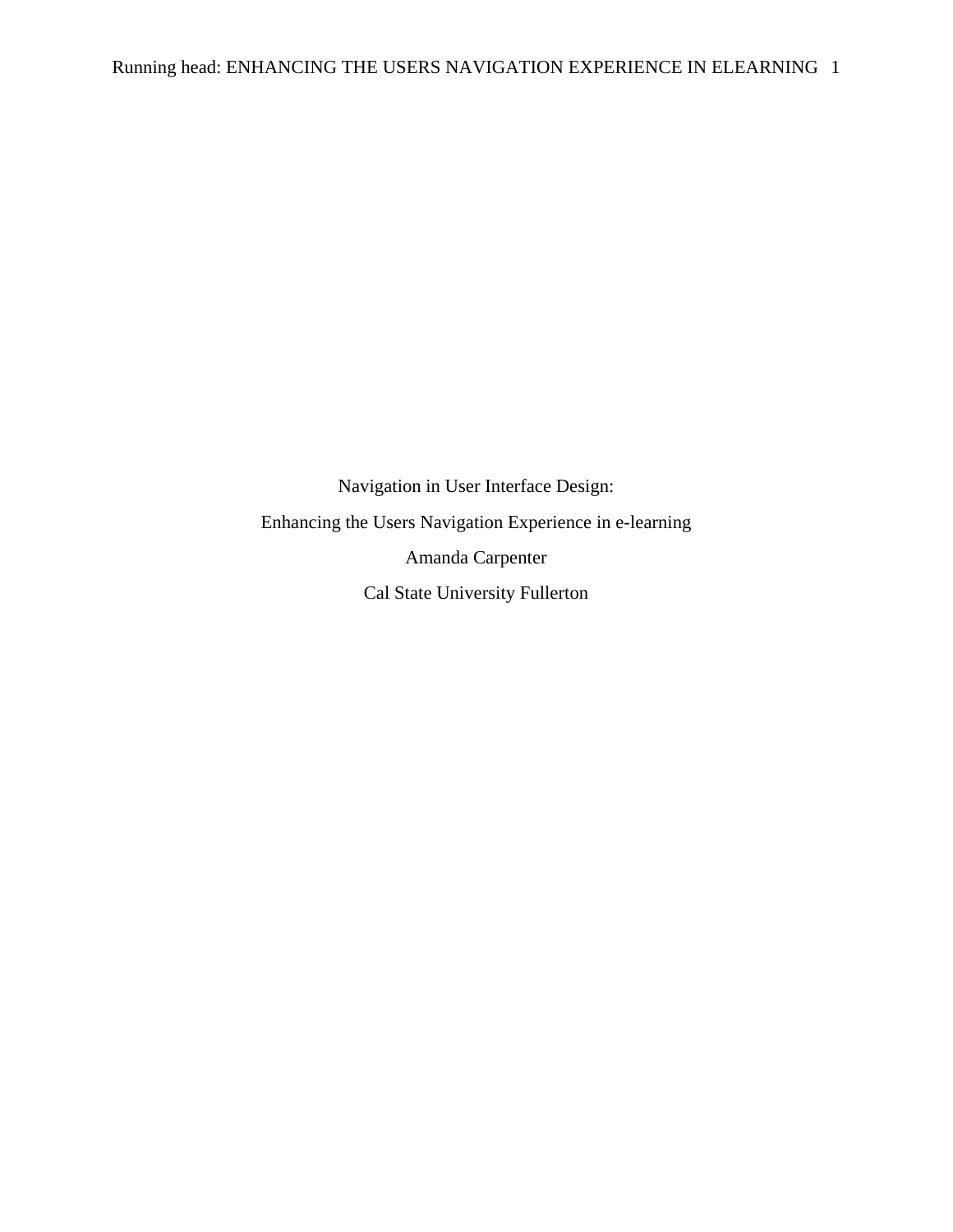#### Abstract

Some components of user interface design consist of content, input controls, navigation, graphics, and animation. Based on these components, navigation can be identified as one of the most important components and should be well thought out. Navigation in user interface design can be broken down into its own components. The components of navigation in user interface design consist of navigation layout, navigation skills, navigation path, navigation mode, navigation aids, and navigation styles. I am going to examine each of these components further to uncover what needs to be addressed in each area of navigation to properly enhance the users' navigation experience as it relates to eLearning.

# Navigation Layout

The first component of navigation I addressed was navigation layout. When designing the navigation layout in user interface design, the designer must consider the following aspects; button locations, color scheme, and size. A study was done to survey students using graduate level modules based on the navigation layout. For this study, the navigation menu and layout was designed to resemble the popular Microsoft Outlook, and the color scheme was chosen to achieve a professional look. The button locations were based on popularity with the "home" button first, followed by other buttons. The results of this survey stated that the navigation of this module was made easy since it resembled Microsoft Outlook, as well as allowing students to access the information they wanted by clicking the respective buttons. (Ong,2006) This study was beneficial, because it shows the logic of familiarity. When people are used to a certain program layout and user interface design, then if they are introduced to a new program similar to the one they are used to, they are going to be more successful at navigating it. Users will feel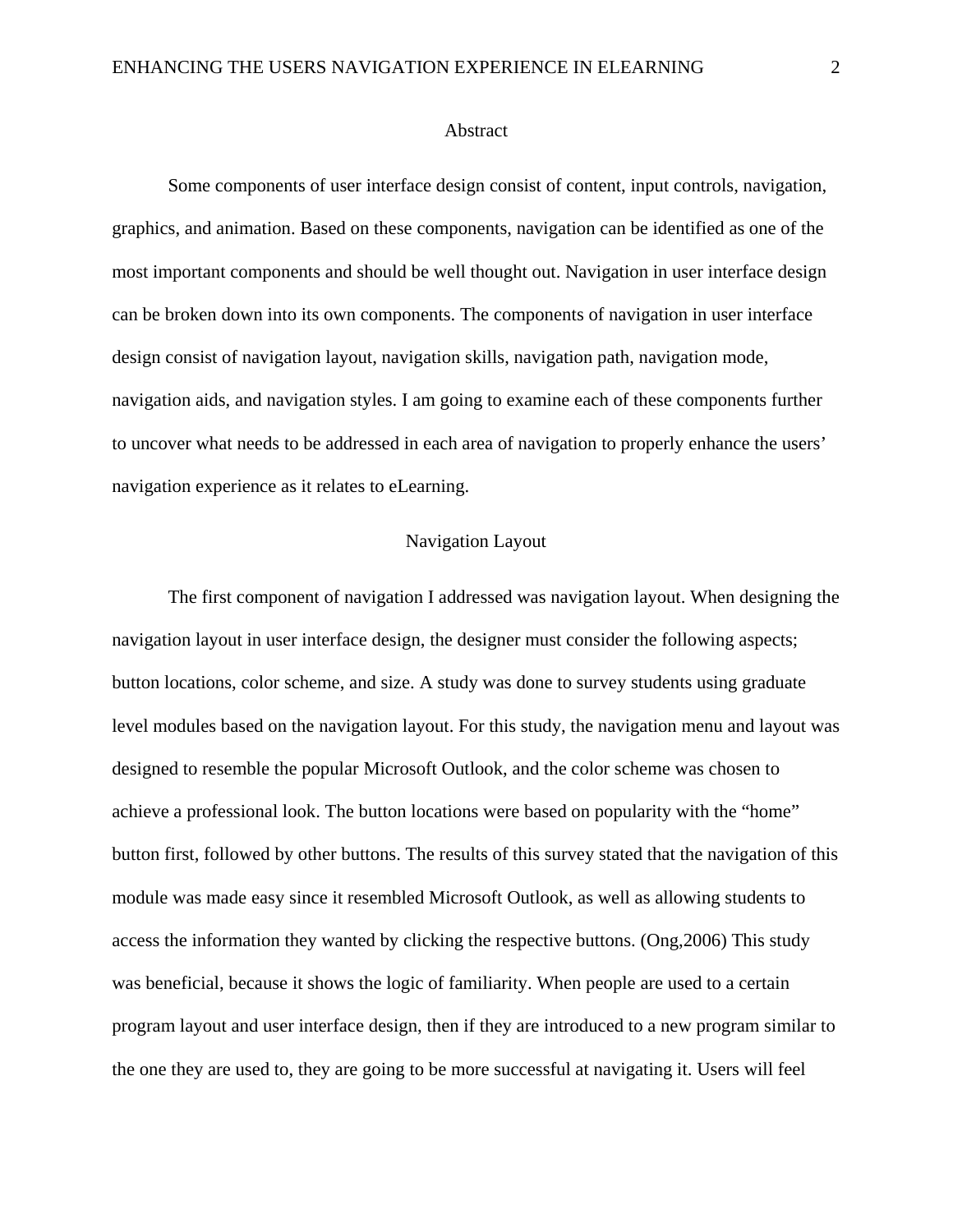more confident diving into learning a new program if it has similar characteristics, rather than learning the basics of something new on top of learning how to navigate it. This logic also applies to e-learning. When an instructional designer is designing e-learning, their main goal is to deliver a lesson to the learner. Introducing the information to the learner, and allowing the learner to properly retain the information should be done by designing a user friendly user interface. A user friendly interface should consist of an easy to read font, an ascetically pleasing color scheme, and a navigation pattern that will not confuse the learner. (Hui, 2015) A navigation pattern that would not confuse the learner should include button locations that are not out of the ordinary. For example, the learner should be able to exit at any time, and not have to search for the exit button. There should also be buttons to return to the last location, move forward, and main menu. These buttons should also be labeled straightforward and not disguised as another button, for example to return to the previous screen should be labeled as 'back' or 'previous', whereas advancing to the next slide should be labeled as 'next' or 'continue'. (Dikbas, 2014) These labels should also be clear and easy to read and identify to the user. Therefore, with all things considered, the designer should keep similar layouts to programs already used by the learner, as well as keep the navigation patterns simple and easy to follow.

## Navigation Skills

When considering the targeted learner when designing user interface, it is important to consider the navigation skill level of the learner, especially when designing for e-learning. To examine this thought further, a study was done, this study examined how knowledge of metacognitive strategies and navigation skills mediate the relationship between online reading activities and printed reading assessment (PRA) and electronic reading assessment (ERA) across 19 countries using the PISA (Programme for International Student Assessment) 2009 database.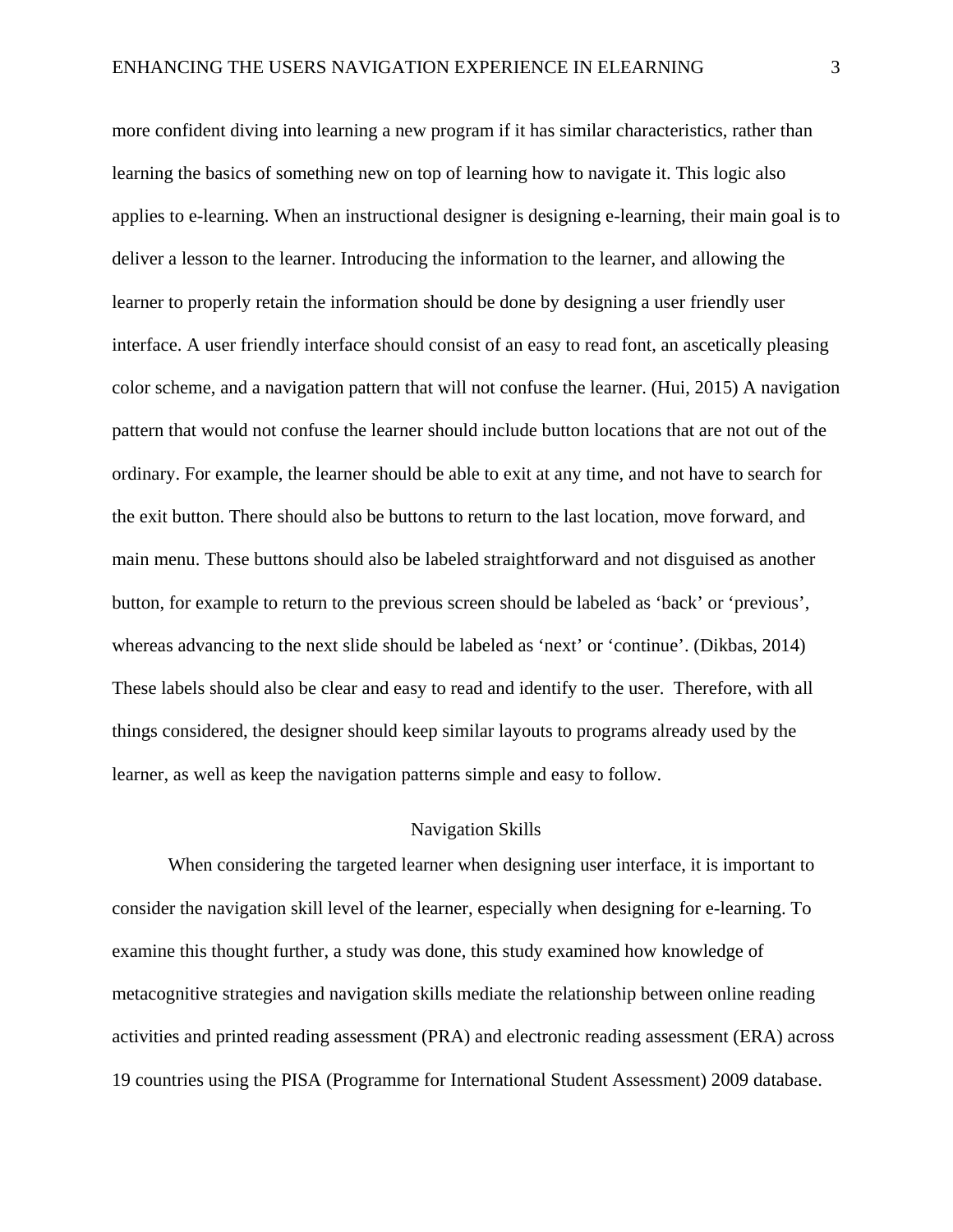(Wu, 2014) It is important to consider the navigation skills of the learner because navigation skills are pivotal to e-learning reading because hyperlinks and search functions are the unique features of reading in a digital environment. An instructional designer should consider the navigation skills when designing the user interface, because there are often links that need to be clicked in order to get to another location, or to learn further information. The study results demonstrated that it is essential to provide ample opportunities for students to perform information-seeking reading activities, which is an incubator for nurturing metacognitive strategy awareness and navigation skills. It is best to create the e-learning navigation based on the skills of the learner, therefore some e-learning may need to have more complexity for the targeted learner, where other e-learning may need to be very basic geared towards a different targeted learner. Therefore, the instructional designer should consider the learners navigation skills before they generate the user interface design.

### Navigation Path

Navigation paths can be classified as simple and complex. Several studies have shown that simple hierarchical structures facilitate information retrieval in comparison with more complex network structures because hierarchical organizations seem to facilitate the construction of a mental map of the hypertext. (Puerta, 2012). The more complex navigation path consists of the path length and the path relevance. The navigation path consists of navigation tasks, navigation tasks have been defined as the sequences of actions performed by the searcher in the process of looking for information to satisfy a current information need. (Puerta, 2012) When instructional designers are designing e-learning, they need to consider the complexity of the navigation path, based on tasks. The designer must account for the end result being meaningful for the learner, so they know when the learning is over and has run its course, rather than being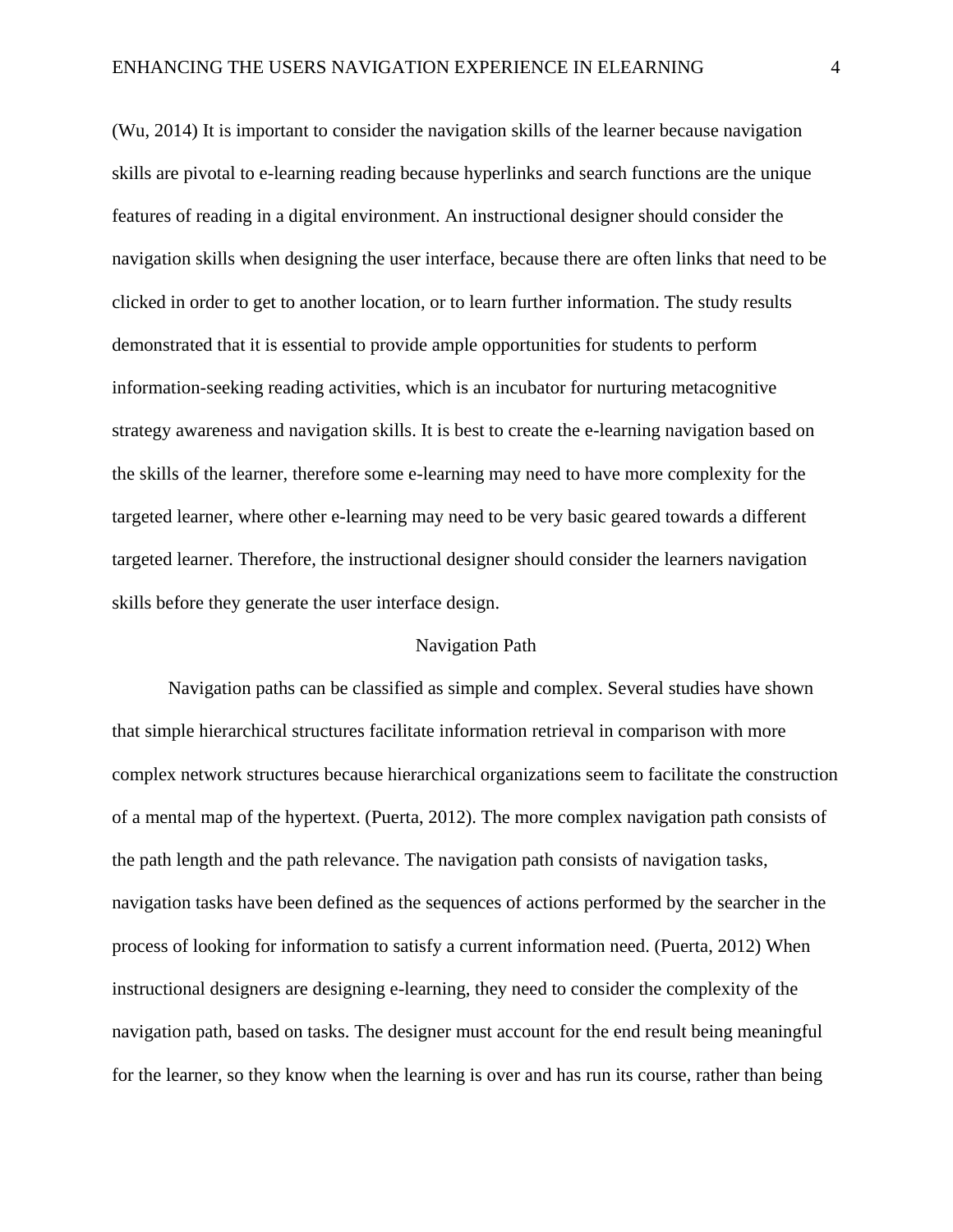led on a path that has no necessary relation to the learning itself. The navigation path needs to be well thought out to complete the e-learning course, so learners are sent in a correct sequence throughout the learning.

### Navigation Mode

When considering navigation mode in user interface design, there are two different options, linear navigation and nonlinear navigation. Linear navigation ensures that the decision relative to information processing is in the hands of the instructional designer rather than the learners, whereas nonlinear navigation is believed to provide individuals with learning decisions that allow them to control their sequence and pace while learning the target material. A study focused on examining whether matching navigation mode of the learning environment with learners' preferred navigation mode would facilitate their learning in a web environment. (Hsu, 2009) This study revealed that linear and nonlinear navigation modes had equal effects on learning outcomes. With that being said, navigation mode is not necessarily a critical consideration when designing a user interface for e-learning, but it is important that the instructional designer understand the two modes, and know how to properly execute each.

### Navigation Aids

Another navigation factor to consider integrating into user interface design are navigation aids. Navigation aids concern both physical and conceptual mapping of learning paths and resources in a program. Some types of navigation aids consist of timelines, graphs, maps, sequence, and program control. Timelines as related to navigation aids in user interface design for e-learning can be a helpful tool for instructional designers to integrate. When a learner has a timeline of navigation time, and they are able to track their sequence in e-learning, it can relieve stress, and make the learner feel more comfortable knowing exactly where they are at, and what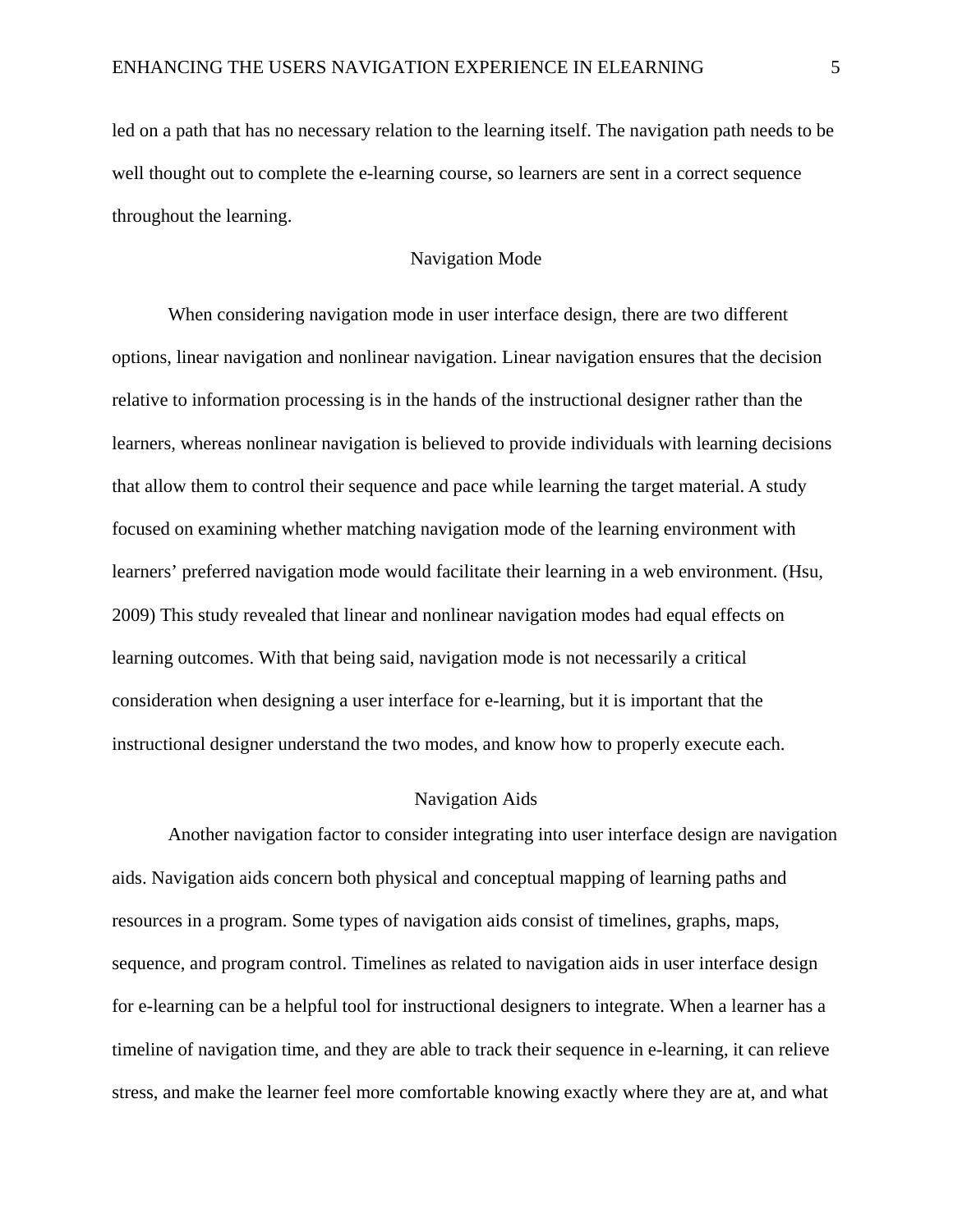they still need to complete. Program control is an important navigation aid, because it can allow users to either speed up, or slow down a program based on pace control, with pace control, the user would also be able to pause or repeat a certain area. A study was done to research whether or not more user control in online learning could motivate learners and potentially improve learning effectiveness. The study results revealed that navigation aids can reduce the cognitive load of a learner when they uses the program, they can potentially allow learners more control while not creating learning disorientation. (Leung, 2003)

## Navigation Style

Focusing specifically on navigation of user interface design as it relates to e-learning, there are a few options when choosing a navigation style. The first option is a navigation based tour. This is one of the more popular navigation styles, especially to learners that are not very familiar with navigation e-learning. This style guides the learner through the navigation and buttons from the start with very detailed directions. The second style of e-learning navigation is no directions based. This style allows learners to navigate by offering cues such as blinking buttons, assuming that the learner would click it when they are ready to advance to the next slide. The third e-learning navigation style is called the get started method. This style offers no real instruction, because it is mostly auto advance based. The first direction is just for the learner to get started, then the learner is directed to another screen with options that can be navigated without and real directions or additional help. Another navigation style is simple directions. It is never a good idea to include no directions for navigation what so ever, because you can never be sure of who is viewing the e-learning, so it is not safe to assume that they will be able to navigate on their own (Marković, 2012) Simple navigation directions can consist of text that says to click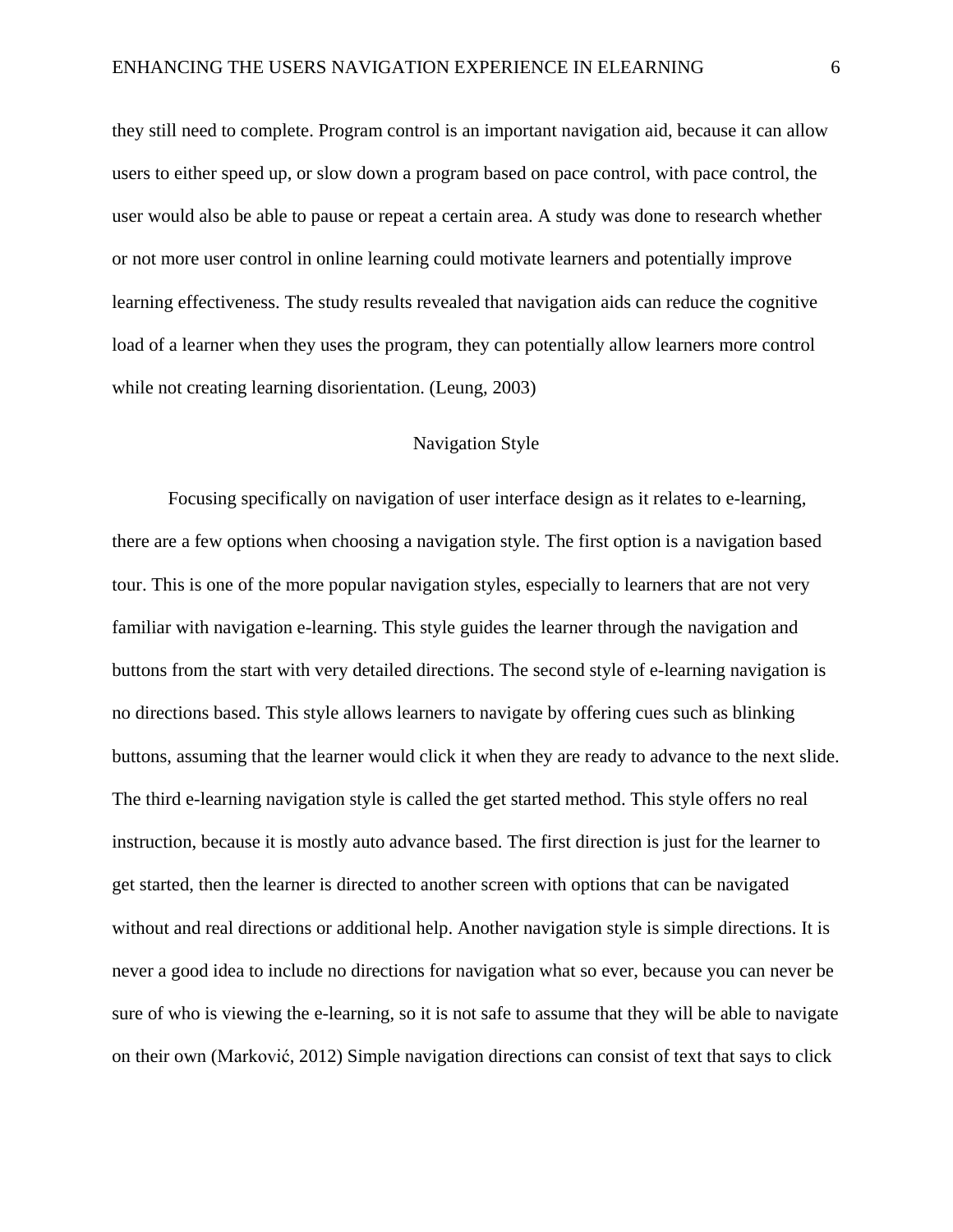next, arrows pointing the next direction, or progressively revealing instructions as they are needed.

#### Conclusion

In conclusion, instructional designers need to consider as aspects of navigation in order to correctly enhance the learners navigation experience while using their e-learning. When considering the aspects of navigation style, designers must take the factors of similarity related to other popular programs, aesthetic features, and navigation patterns. Similarity to other programs is important because learners will be able to navigate most of the e-learning on their own without added direction or insight, because they are familiar with similar e-learning. Aesthetic features are important, because the designer should choose a friendly color scheme based on the content, as well as a font that is easy to read, and appropriate in size. When the font is easy to read, they will make the navigation buttons easier to locate and from there on navigate. Navigation patterns are also important, because the designer ultimately wants to learner to be successful and not confused, which can be achieved by proper navigation layout patterns of sending the learner to the next slide, or previous slide and not advancing the user to the middle of a program. The navigation skills of the targeted learner is another aspect that must be thoughtfully put together in order for the targeted learning to achieve success while navigation their e-learning. That can best be achieved by the designer by deciding on the simplicity or the complexity of the e-learning activity, and then adjusting based on the targeted learner. Navigation mode also must be thought out to enhance the navigation experience of the respective learner. The instructional designer must consider the target audience, and content of the e-learning before they decide the ideal navigation mode. Based on the target audience and content the designer must decide if navigation in a liner or nonlinear fashion would be appropriate. Navigation path needs to be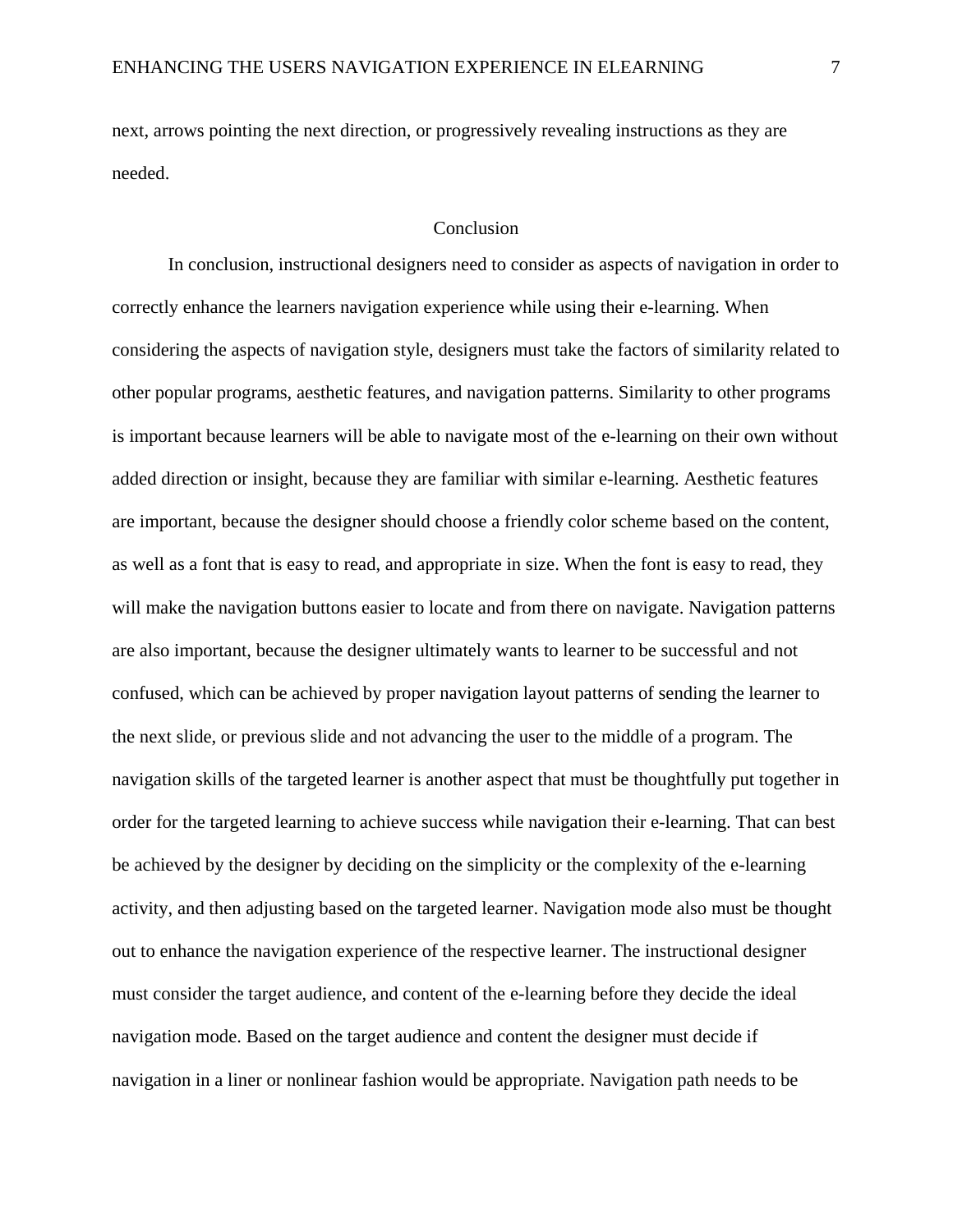thought out fully to be sure the learners are being sent in a meaningful path throughout the entire learning experience. Navigation aids are the next navigation factor on the list to enhance the learners' navigation experience. Navigations aid allot for a more comfortable e-learning experience by knowing how far along they are at into the e-learning at all times, also with the ability to either speed up, or slow down their learning experience. The last component of navigation in user interface design in order to enhance a learner's e-learning experience for the instructional designer to focus on is the navigation style. Navigation styles that were covered ranged from detailed navigation, to little navigation, to no navigation at all. It is important for instructional designers to decide upon these navigation styles based upon the subject content of the e-learning. Concluding, as an instructional designer if I were to create the ideal navigation experience for a learner, I would create a visually appealing and aesthetically pleasing user interface with a color scheme that properly matched the subject content. I would mirror the navigation layout to a popular program similar to a program that the target learner is familiar with that way they are not overwhelmed, and feel confident entering the e-learning experience. I would also study the target audience to properly asses their learning skills in order to decide how simple or complex to create the navigation. The navigation path I would design would take the learner to each section of the lesson appropriately and not advance them to unnecessary parts of the learning. I would prefer to create a nonlinear navigation experience, because I think that the learner should have full range of navigation in an e-learning program, except in certain situations, such as a training session where it would not be appropriate for the learner to advance without covering the proper information beforehand. I would also include a navigation bar at the bottom of the e-learning allowing the user to always know where they are in an e-learning experience, I believe that relives a lot of stress from a learner by allowing them to know how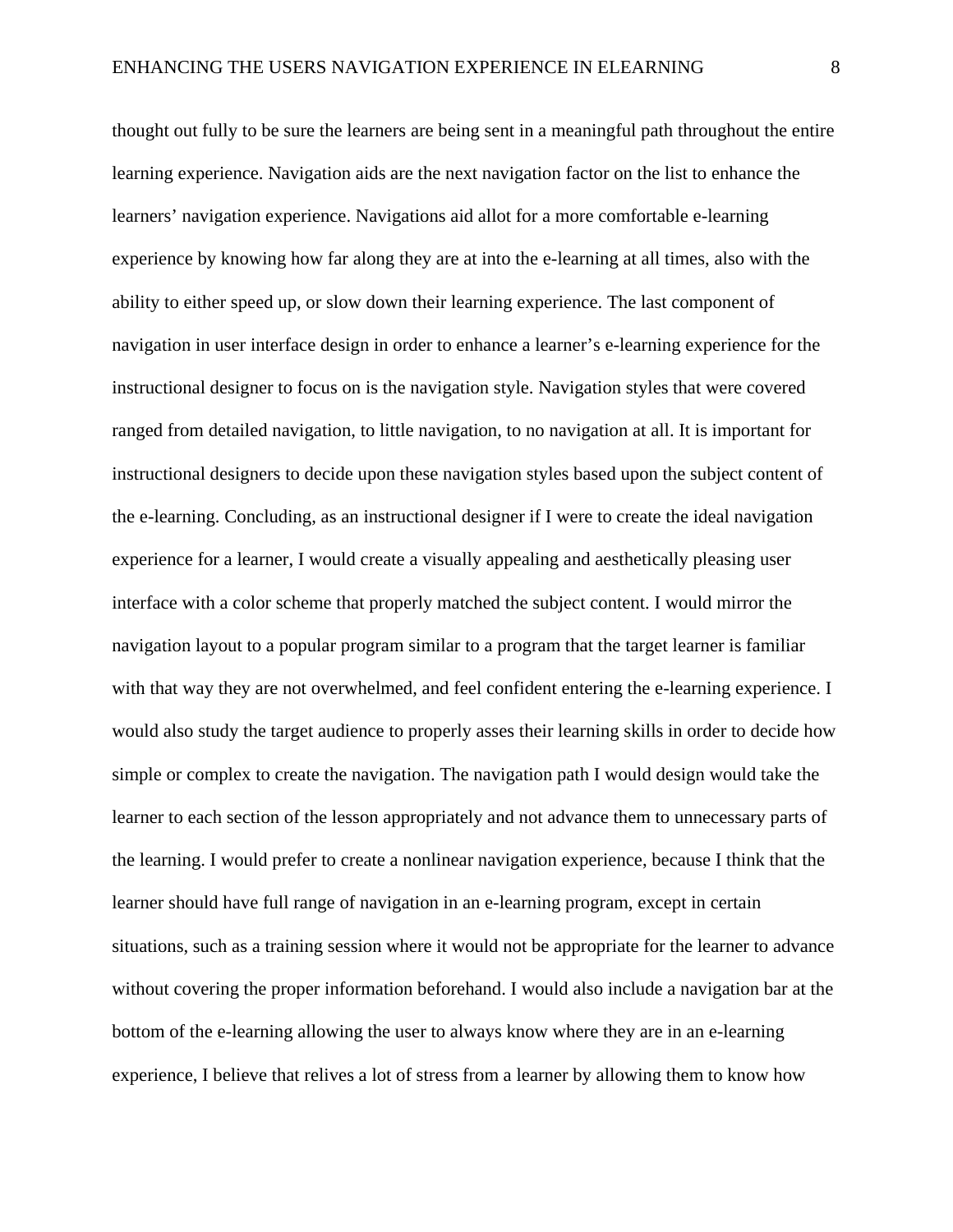much more content they have to complete, and they also will feel comfortable knowing they have the opportunities to speed it up and slow it down. That is a necessary feature, especially if some parts may be a review, while other parts are brand new information. The user may spend less time on something they are familiar with, but may spend double the time on the new material, so being able to go along at their own pace, and navigate back and forth to different areas of the e-learning is a beneficial feature. I also prefer the navigation style of simple directions. I think that the learner is already going to be focused on learning the content, and that they don't need to be learning how to navigate the content. Especially if it is going to be a complex topic, it is important for the simpler directions the better, otherwise the learner will be more likely to be focused on actually getting around the e-learning and not the actual content, and are more likely to become frustrated and possibly give up. Of course each e-learning is unique to the learner, and content being taught, yet I feel those guidelines are a good general rule for instructional designer to follow in order to enhance the learners' e-learning navigation experience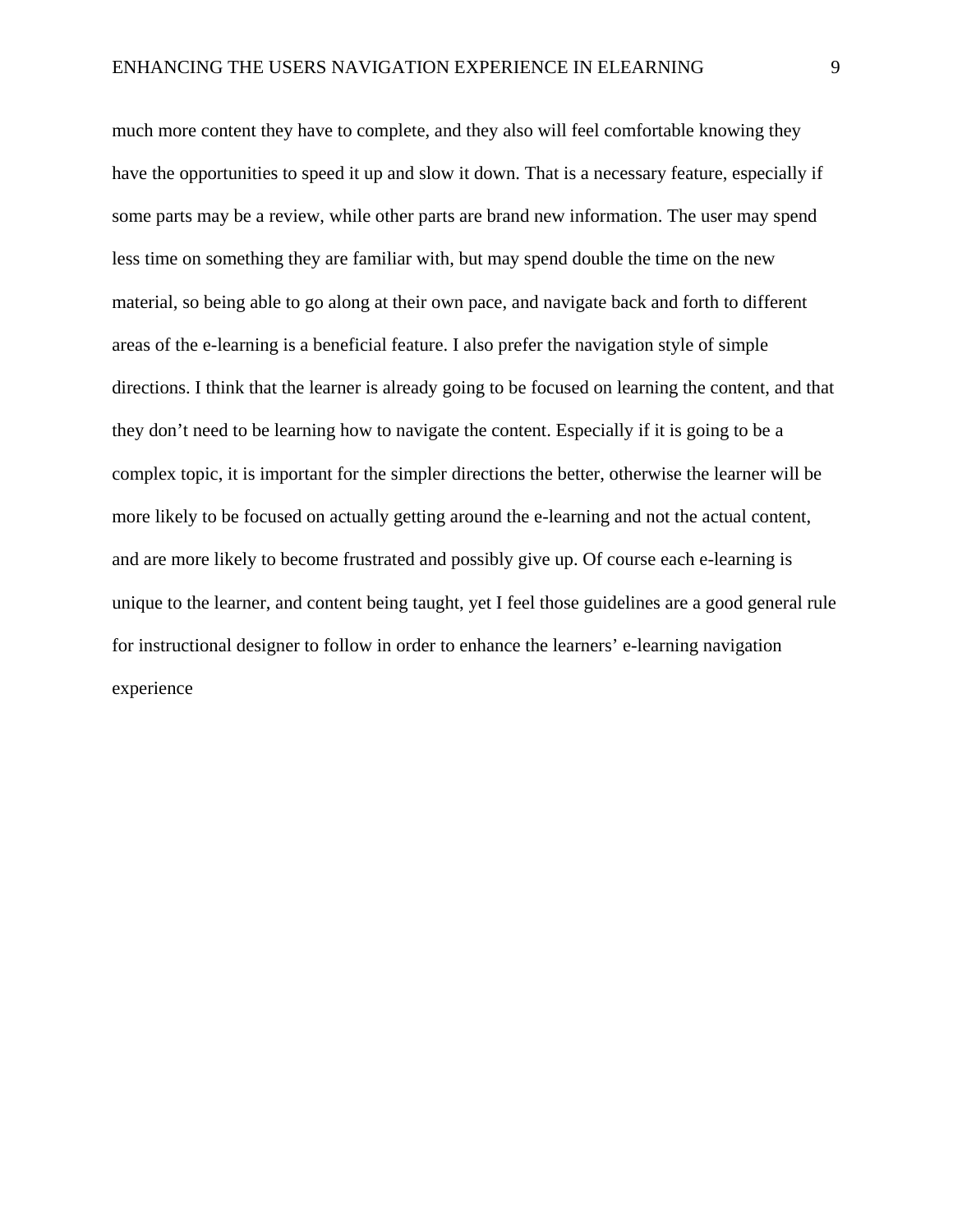### References

- Dikbas Torun, E., & Altun, A. (2014). The effect of levels of processing with navigation design types on recall and retention in e-learning environments. Behaviour & Information Technology, 33(10), 1039-1047.
- Hsu, Y. , Lin, H. , Ching, Y. , & Dwyer, F. (2009). The effects of web-based instruction navigation modes on undergraduates' learning outcomes. Educational Technology & Society, 12(1), 271-284.
- Hui, S. , & See, S. (2015). Enhancing user experience through customisation of ui design. Procedia Manufacturing, 3, 1932-1937.
- Jeske, D. , Backhaus, J. , & Stamov Roßnagel, C. (2014). Self‐regulation during e‐learning: Using behavioural evidence from navigation log files. Journal of Computer Assisted Learning,30(3), 272-284.
- Lawless, K. , Schrader, P. , & Mayall, H. (2007). Acquisition of information online: Knowledge, navigation and learning outcomes. Journal of Literacy Research,39(3), 289-306.
- Leung, A. (2003). Providing navigation aids and online learning helps to support user control: A conceptual model on computer-based learning. Journal of Computer Information Systems, 43(3), 10-17.
- Marković, S., & Jovanović, N. (2012). Learning style as a factor which affects the quality of elearning. Artificial Intelligence Review, 38(4), 303-312.